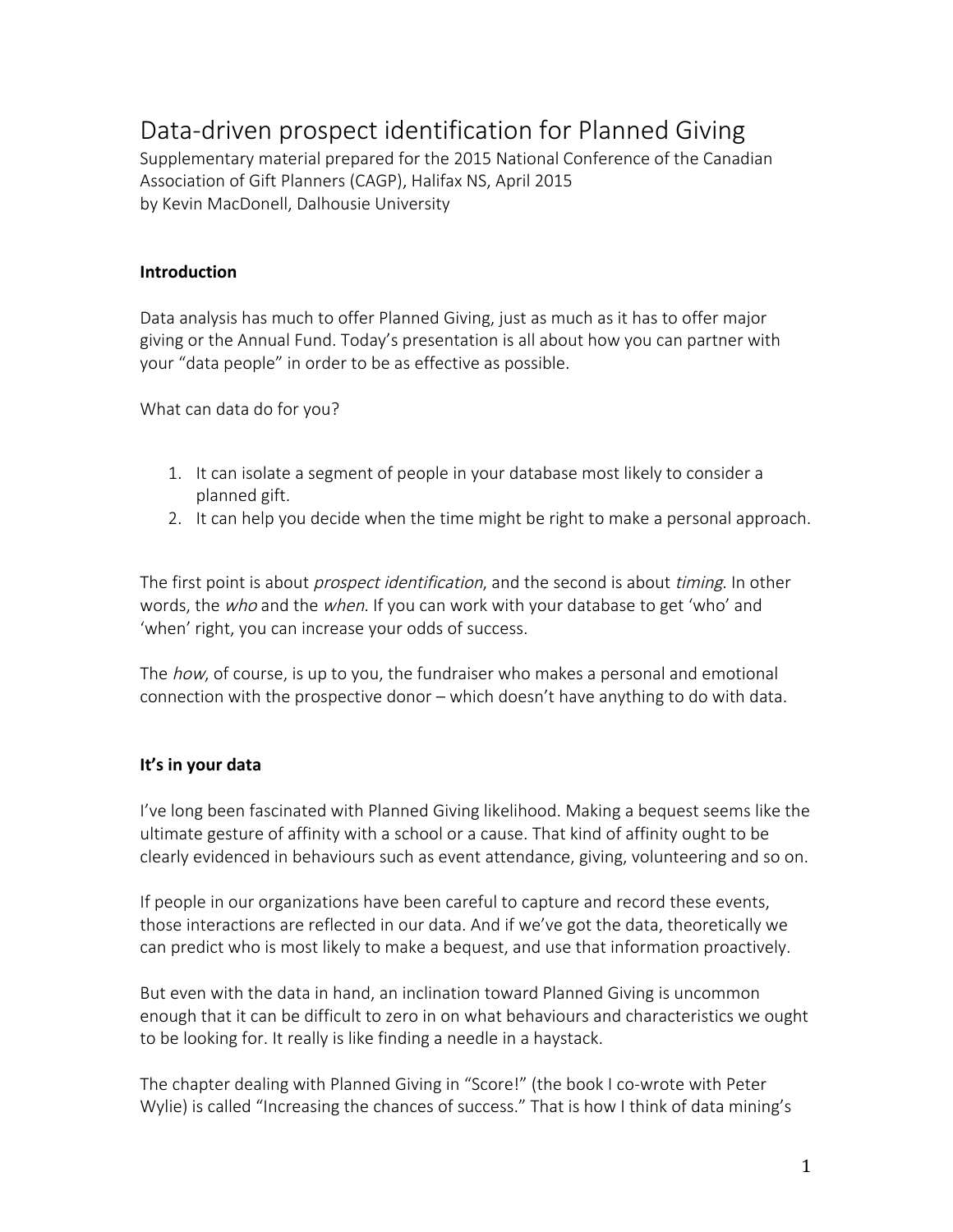potential for Planned Giving. Despite its challenges, I believe it's worth the time and effort.

# **Why prospect identification?**

What is prospect identification, in the world of Planned Giving? In a nutshell, it means having a reason to think that someone is a likely candidate to make a planned gift, long before they tell us about it. It's about being proactive. It's about being ready. I'll talk more about that later.

First let me say that it's my impression that organizations do not put much emphasis on using data-driven methods for Planned Giving prospect identification. Certainly not the effort that goes into prospecting for major gift donors.

Q.: Do you think that might be true? I haven't defined yet what I mean by "datadriven", but for now I will ask, do you think Planned Giving lags behind major gifts when it comes to research and prospect identification? Why do you think that might be?

Right or wrong, that's my impression. I also have the impression that for many organizations, Planned Giving programs tend to grow slowly and organically. That is, people with an interest in Planned Giving tend to come to us – we aren't actively out there cultivating people to develop that interest. Either we become aware of bequests after the donor has died, or we've been using relatively passive methods to uncover new bequest intentions. So for example, through a question on an alumni survey we might learn that someone plans to leave something in their will … but we haven't influenced that decision in any direct, personal way.

Q. Again, is that a fair observation?

Q. What proportion of your bequests would you say come in without prior knowledge?

If this has been a successful approach (more or less), why would I think that active prospect identification is even necessary? For two simple reasons …

1. It's necessary in order to find more prospects, plain and simple. It's a given in any type of fundraising that people give because they are asked. If we have some idea who to ask, and ask them personally, we would be more successful.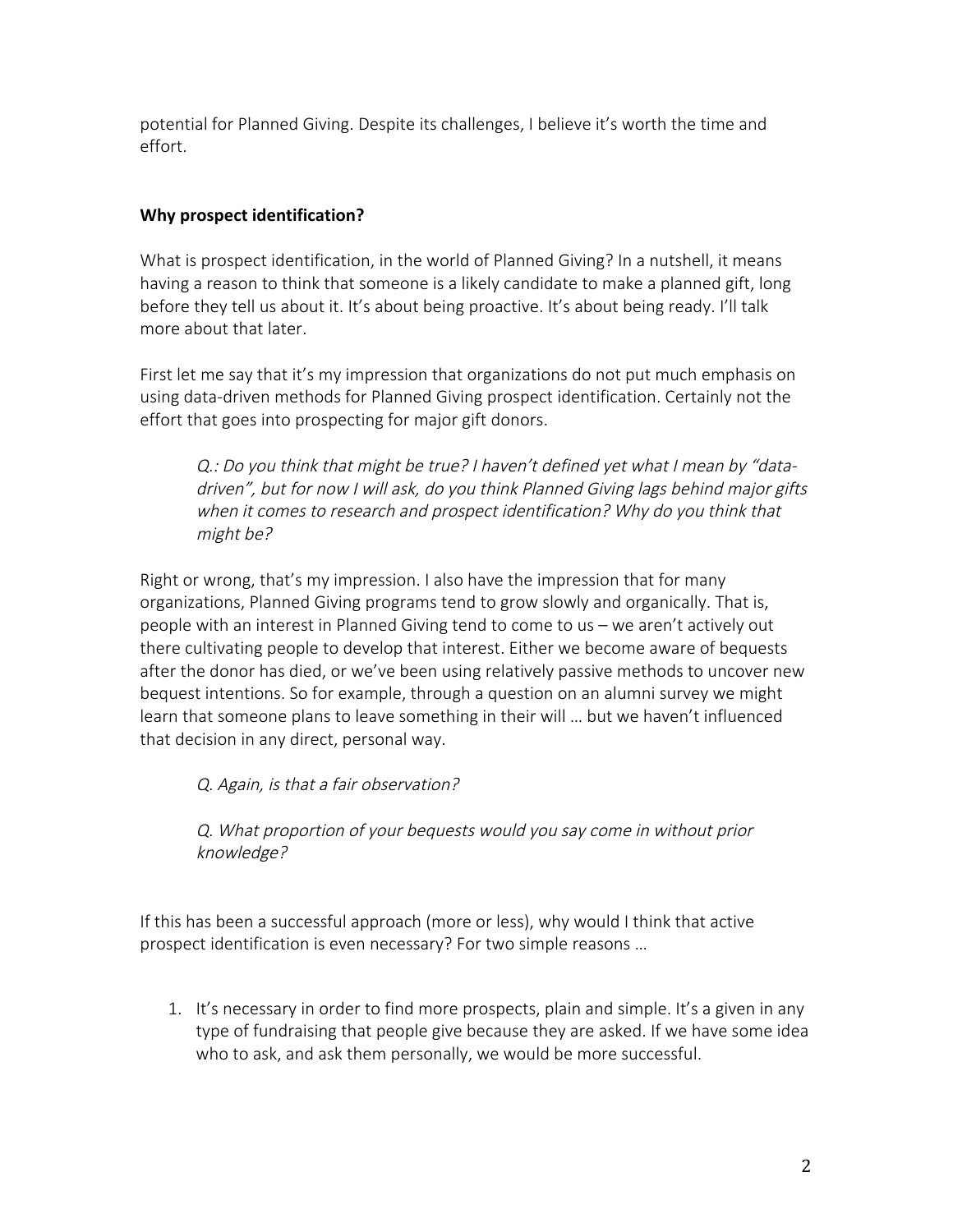2. It's necessary in order to identify new expectancies at a younger age than we are at present.

I want to elaborate on this second point.

A question for you: What is the average age of a donor at the time when they are coded as a new expectancy in your database? Notice that I'm not asking, when did they put your organization in your will – because you don't know that. I'm asking, when did you find out, and how old was the donor?

Let me share with you a stat from Dalhousie. For the new expectancies we have logged in the past five years, the average age is 67.

Q: How many in the audience know the average age of their new expectancies?

Q: What would you say is "industry standard"?

Q: What is the average age at which Canadians draw up their first will?

It's possible many people draw up their first will at a very young age – too young to seriously consider making a firm or substantive commitment. I'm not suggesting we waste our time talking about bequest intentions with people still in their 20s or 30s.

But consider all the life events that many of our donors have already gone through by the time they reach the age of 67. They've married, had children, bought a house, and maybe they've moved once or twice as well. They've passed through their peak earning years, and many of them have retired.

These are all significant life events. I don't know this from my own experience, but I am told that it is around the time of these significant events that people's minds turn to estate planning. Naturally, then, these are opportunities to think about philanthropy and leaving a charitable legacy.

My point is that we may be identifying expectancies when it's too late to have much of an influence on the gift. The size of the gift, where it's going, and how the donor will be recognized during their lifetime might not ever get to be discussed.

We need to identify them when they are younger, in order to steward them more effectively. We have more time to develop the relationship. We are also better able to forecast results, from a reporting perspective.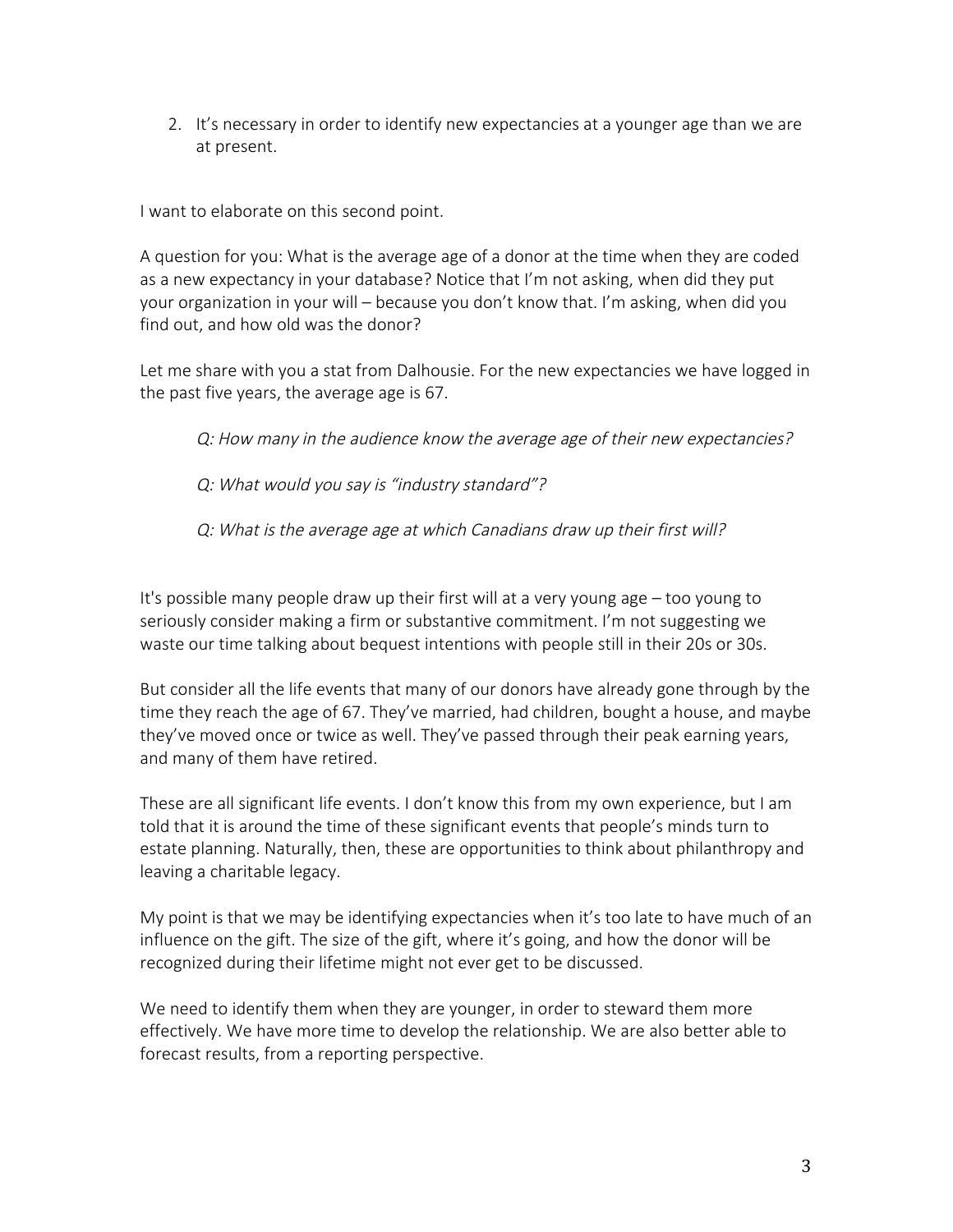The whole point of my talk today is that there are ways we can anticipate when someone is considering their estate plans, and we can try to be there when it's happening.

## **Your next step**

We're going to look at some techniques you might use to do prospect identification. But the key thing to mention now is that you can't, or shouldn't, do it alone. If you're fortunate enough to have people on staff who work with the database, think about how to team up with them to ask interesting questions and get the answers you need from the data.

What I want to show you today is not how to do the analysis. That would be appropriate if I had a roomful of analysts or researchers, and I have done that at other conferences. What I want you get out of this is a list of good questions for your data people, and how to ask them.

Your potential "partners in data" hold job titles such as prospect researcher, business intelligence analyst, report writer, or data specialist. They might be someone with responsibility for maintaining your database, or anyone in IT support or perhaps alumni records who is capable of querying the database. Anyone, in fact, with a sense of curiosity that is a match for your own thirst for insights.

We've already brought up one question: What is the average age of your new expectancies? The answer to that question might tell you whether a more active approach to prospecting is needed.

# **In the database**

In order to any kind of analysis on expectancies and bequests, the data has to be available. Ian Lewer and Ann Vessey have worked diligently with our Gift Accounting team, in particular Mary Anne Dib, to ensure that all of our expectancies are coded in our gift processing system as deferred pledges.

For many years, our program was managed off Excel spreadsheets, with all the headaches you might imagine. Planned Giving was the only fundraising program that was not managed in the database. We use Banner Advancement, which up until recently lacked a Planned Giving module.

Managing the data in our central database allows us to capture key information such as pledge date and estimated value. Figuring out the average age of current expectancies is a relatively easy thing, for example, but that's the tip of the iceberg. All kinds of reporting and analytics are now going to be possible.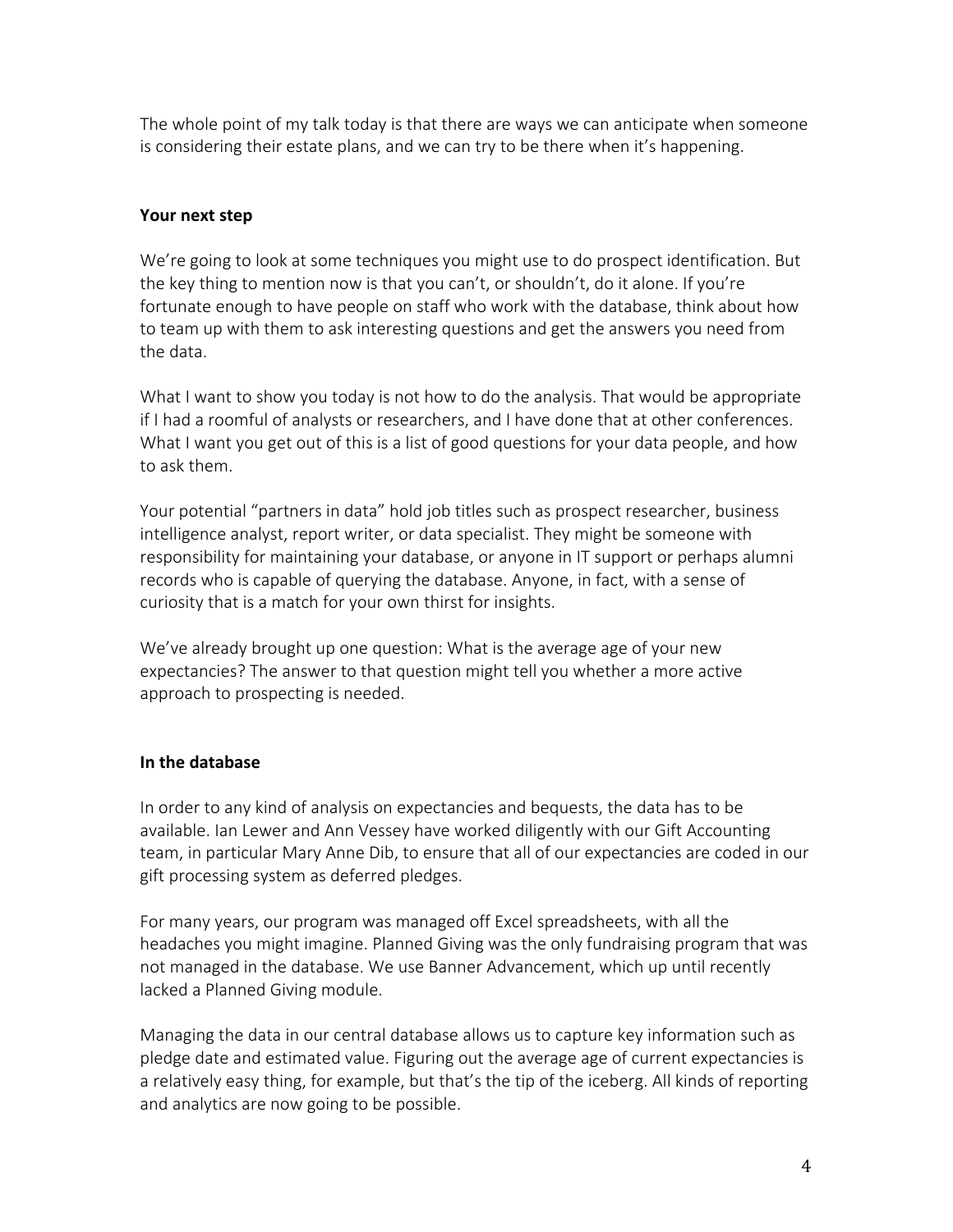Given how recently Planned Giving data has made it into our database, we are still at an early stage in applying data analysis to this area of fundraising. This presentation is more a discussion of ideas and potential than it is about results.

## How big is your haystack?

If we take a look at Dalhousie's data, we get a sense of the size of the challenge in front of us.

In the whole database, we've got hundreds of thousands of records for people whom we believe are still living. Of course, the universe of potential prospects is not that big, so let's start by narrowing that down.

- First, let's keep the alumni only. Not all of our current expectancies are alumni, but it's the best place to start. That leaves 125,000 living persons.
- Because this is Planned Giving, let's keep only those who are now aged 50 or older.
- And then, let's keep only those who have given to Dal at least once.
- And finally, let's exclude anyone who doesn't have either a valid phone number or mailing address.

Once we've made all those selections and exclusions, we are left with a pool of almost 18,000 individuals. That's a much smaller group than we started with, but it's still pretty big.

The pie chart on the next page shows how many of this group are already part of the Planned Giving program – about four percent of living alumni donors over the age of 50. These alumni are either already expectancies (in light blue) or are about to become so (Pending – too small a number to show up in the chart), or have expressed interest (green).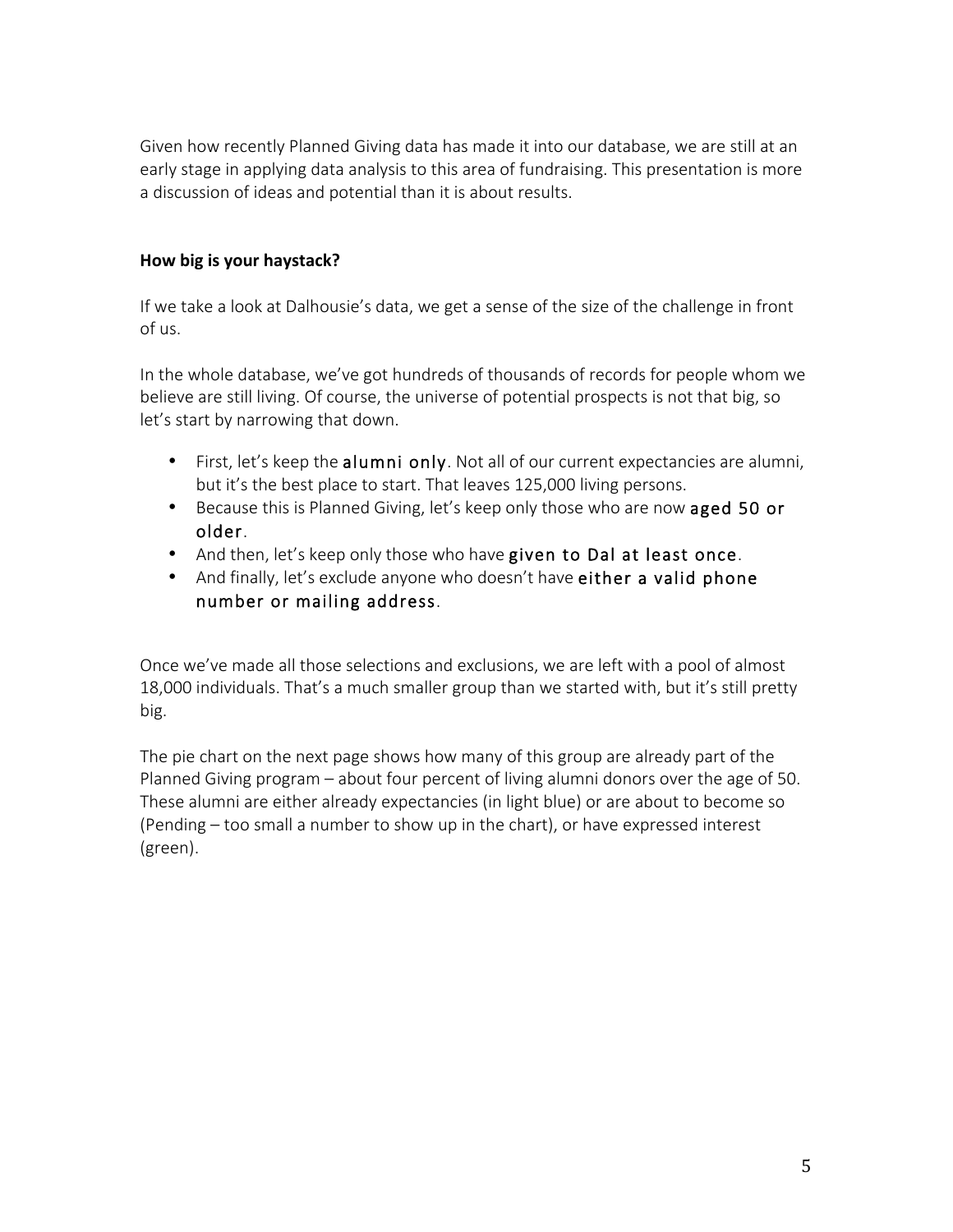

The rest of the pie, in red, represents the 17,000 or so living alumni who might someday include Dalhousie in their will. Obviously only a small minority will do so. We could mail or email all of these people, or try a broad-based phone campaign, or survey them, or target them in other ways. We have done all of those things.

But here's the challenge I want to pose today: Let's identify 100 high-quality prospects for a personal visit. If we can create a list of the top 100, it just might be possible to take a highly individualized, personal approach. Just like we would do in our Major Gift activities.

What traits or characteristics do we tend to look for when we look for PG prospects?

Q.: Where would you start?

## Loyal donors, yes, but ....

By far, the most common predictor of suitability for Planned Giving is donor loyalty. We tend to look first for frequent donors to the Annual Fund, especially donors with preauthorized recurring payments (such as monthly donors). In general, we look for relatively small amounts, given consistently.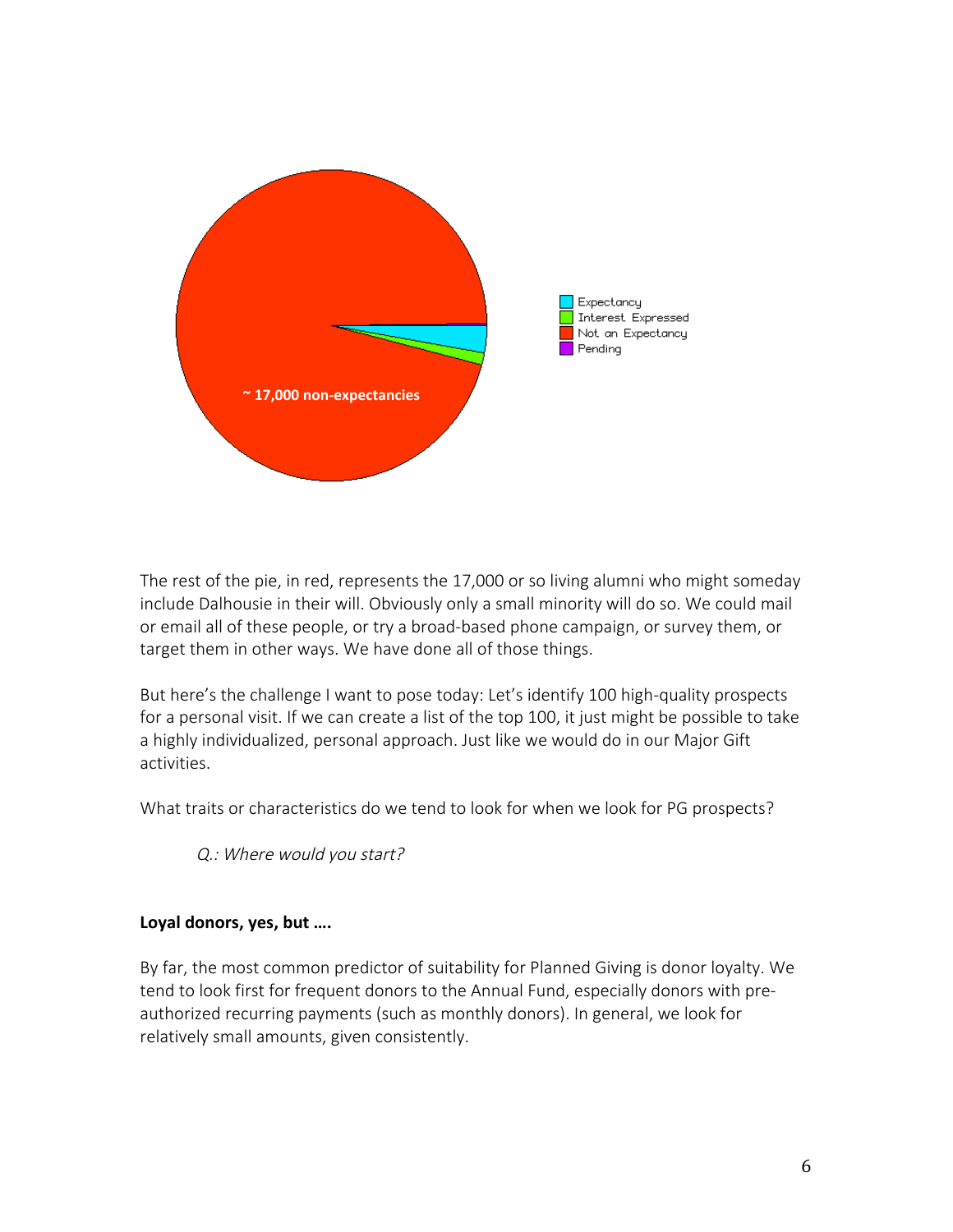

At Dalhousie, alumni who are already involved with Planned Giving have given in an average of 17 years. All other alumni donors have giving in only seven years, on average.

No one can argue with the fact that donor loyalty is a great predictor of Planned Giving potential. It is, in fact, THE single best predictor. Because it's been reliable in the past, we tend to stop there and assume that we are done prospecting.

I see three problems with this.

- 1. If you analyze the giving histories of your current expectancies, you will see that a portion of them – maybe a fifth, or a quarter – do not fit the pattern of a true loyal donor. If we really want to find more prospects, we should also be looking at lapsed donors and occasional donors.
- 2. The programs that have been obsessed with loyal donors for a long time are going to run out of them – simple as that. Loyal donors are scarce. Going back to the same prospects over and over is yielding diminishing returns. We need to find new people.
- 3. And finally, I think there's a lesson to be learned from Annual Fund. From many studies done over the years – by ourselves as well as by analytics vendors – we know that loyal donors have high lifetime value, but it is very difficult to upgrade them to higher levels of giving. In Major Gifts, we know that often, our big donors may have previous Annual Fund giving, but they do NOT come from the ranks of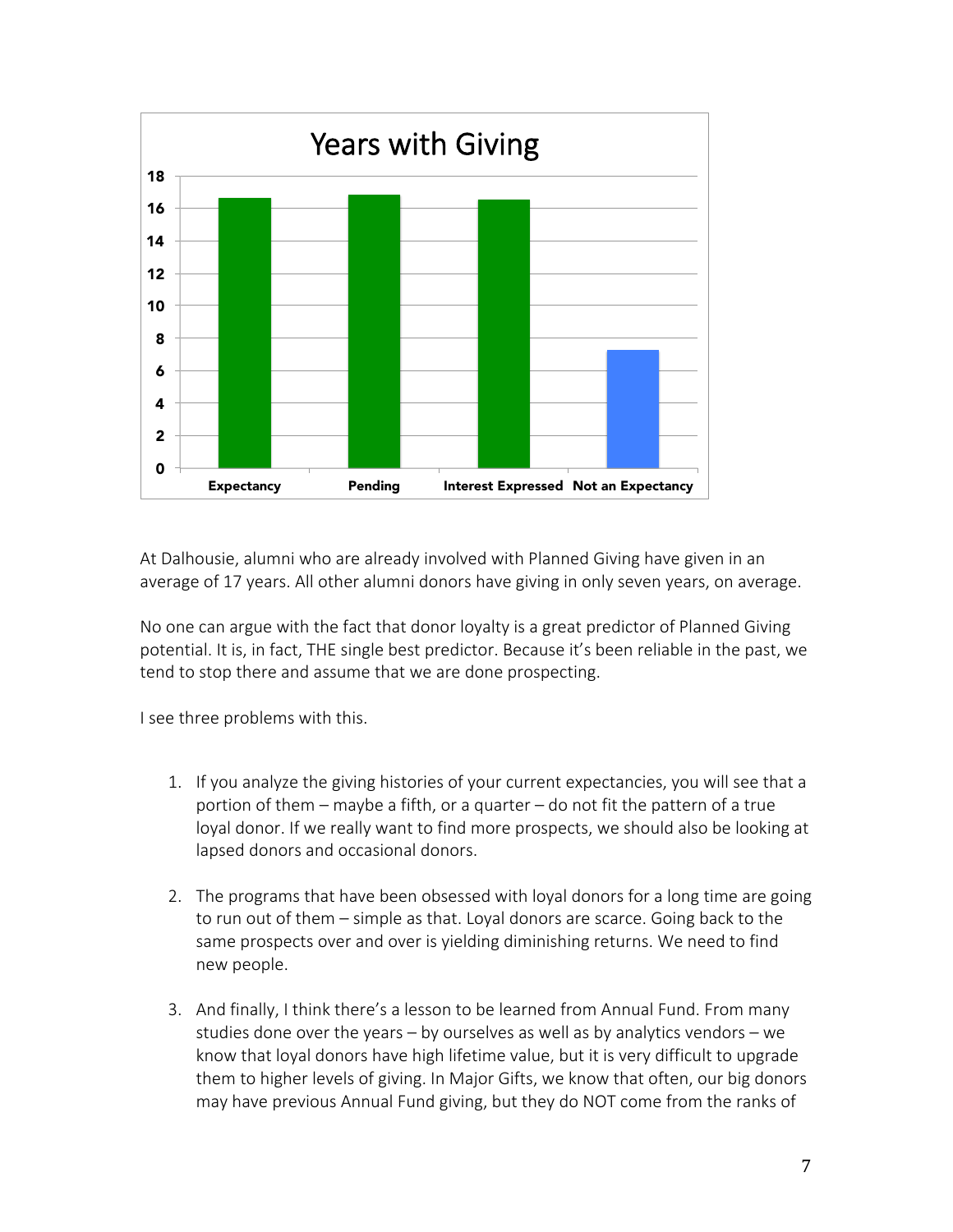our loyal donors. People who make significant gifts have very spotty, uneven patterns of giving. It's possible that Planned Giving also needs to shift its thinking a little, away from loyal donors and towards the potential that exists among donors with affinity but who aren't necessarily loyal.

#### **Going deeper**

We're going to set giving history aside for now. But where else should we look? There are two types of things to look for: Behaviours and attributes.

Earlier on, I said that people who make bequests have an extremely high degree of affinity for your cause or your institution. They are *different* from everyone else. One of the ways we can bring that difference to light is by looking at these behaviours and interactions.

Behaviours are any type of action that prospects take that might indicate affinity with your organization. Naturally we would include giving in that category, but other good examples would be event attendance or volunteering, or any type of interaction with your organization.

Attributes are just characteristics that prospects happen to have. This includes gender, where a person lives, age, wealth information, and so on.

For predicting anything, behaviourial variables are always the most powerful. You can never go wrong by looking at what people actually do. So let's start by looking at behaviours.

We've all heard that people give of their "time, talent, and treasure." The phrase implies that people give to us in ways that don't involve money.

Q: Can you name some of those ways?

Volunteerism: Some alumni give of their time and talent by getting involved as a volunteer. They mentor current students, they serve on the executive of their local alumni chapter, they help to organize events, and so on. People in the Planned Giving pipeline are more than three times as likely to have some sort of experience with volunteering than people who aren't in the pipeline.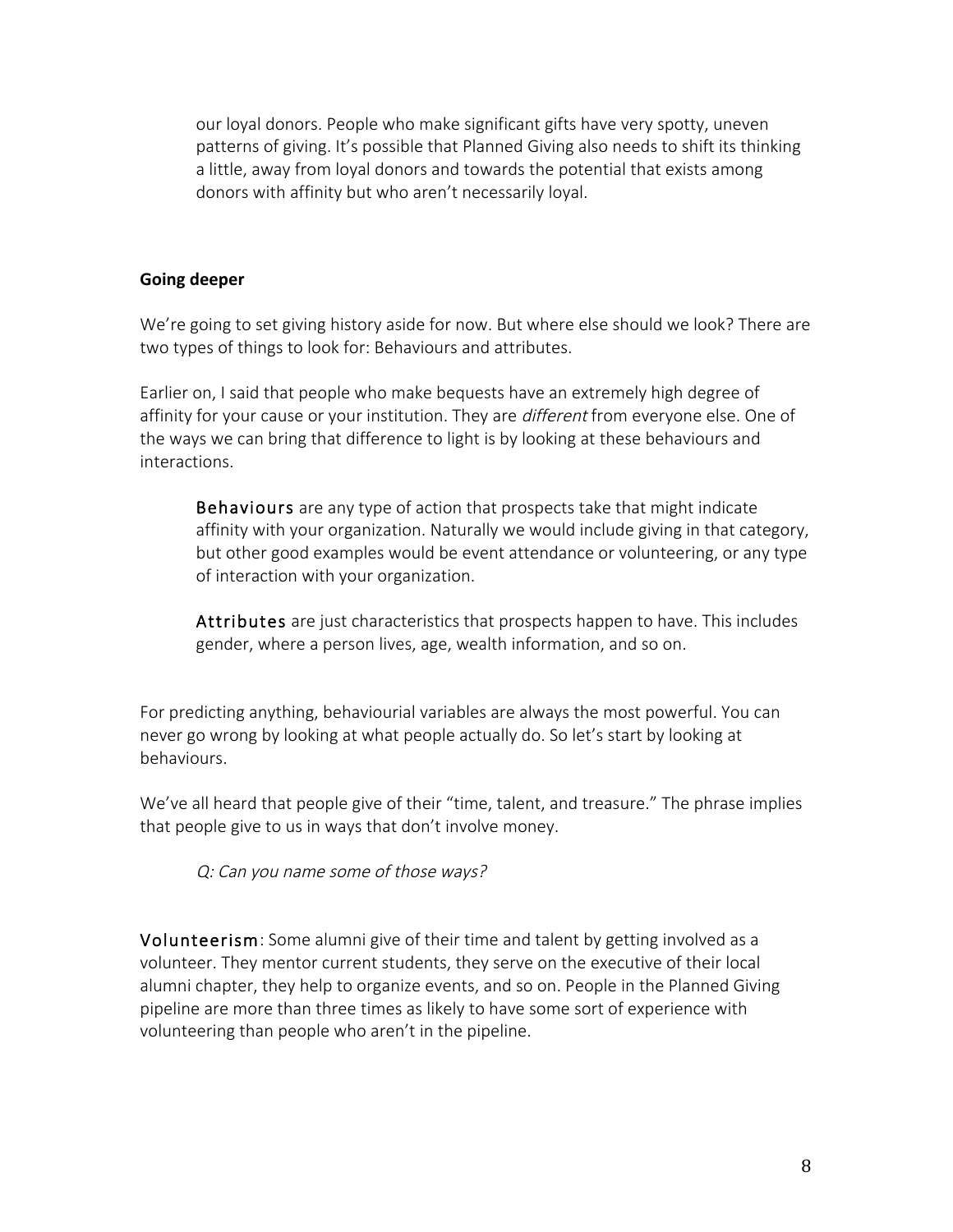

Event attendance: Another thing that sets Planned Giving donors apart is that they show up for events. We track attendance at campus events as well as events held across the country and around the world. Alumni in our Planned Giving program are highly likely to have attended at least one of these.

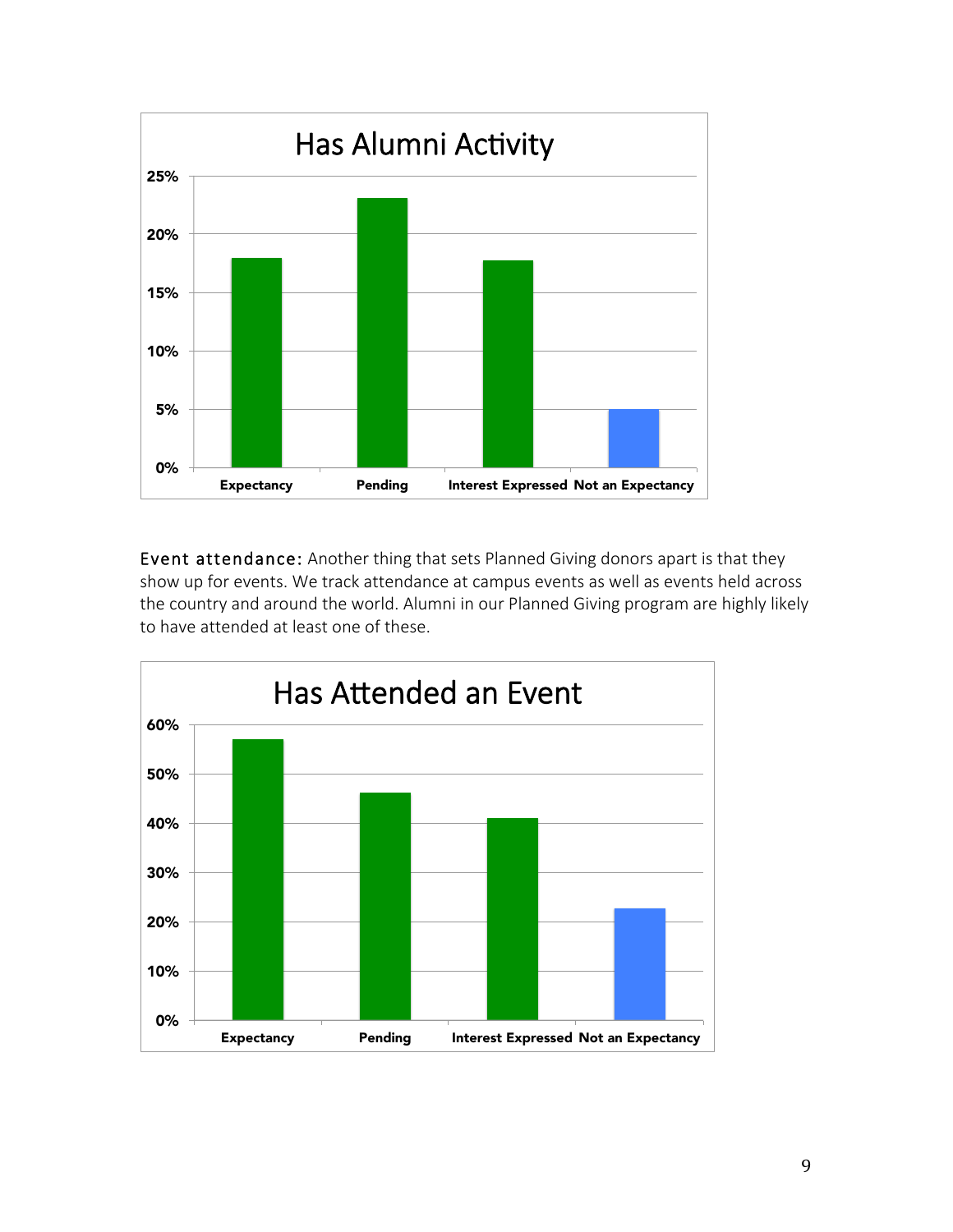Other behaviours don't involve as much of a commitment of talent or time, but they can still be quite revealing of affinity.

Phonathon talk-time: We hire about 25 students a year to do fundraising calling to alumni from September to the end of March. We have automated calling software with its own database, and so we gather a lot of data. We know whom we've reached, what the result of the call was, and how long each call lasted – for the past seven or eight years.

We can go into that database and ask, "Over the past three years, who has spent the most time on the phone with our students?" This next slide shows the percentage of each of these groups who has spent more than five minutes in total talking to students. Five minutes might not sound like a lot, but believe me, most Phonathon calls are very short!

Planned Giving expectancies or people interested in Planned Giving are having much longer conversations than other alumni their age.

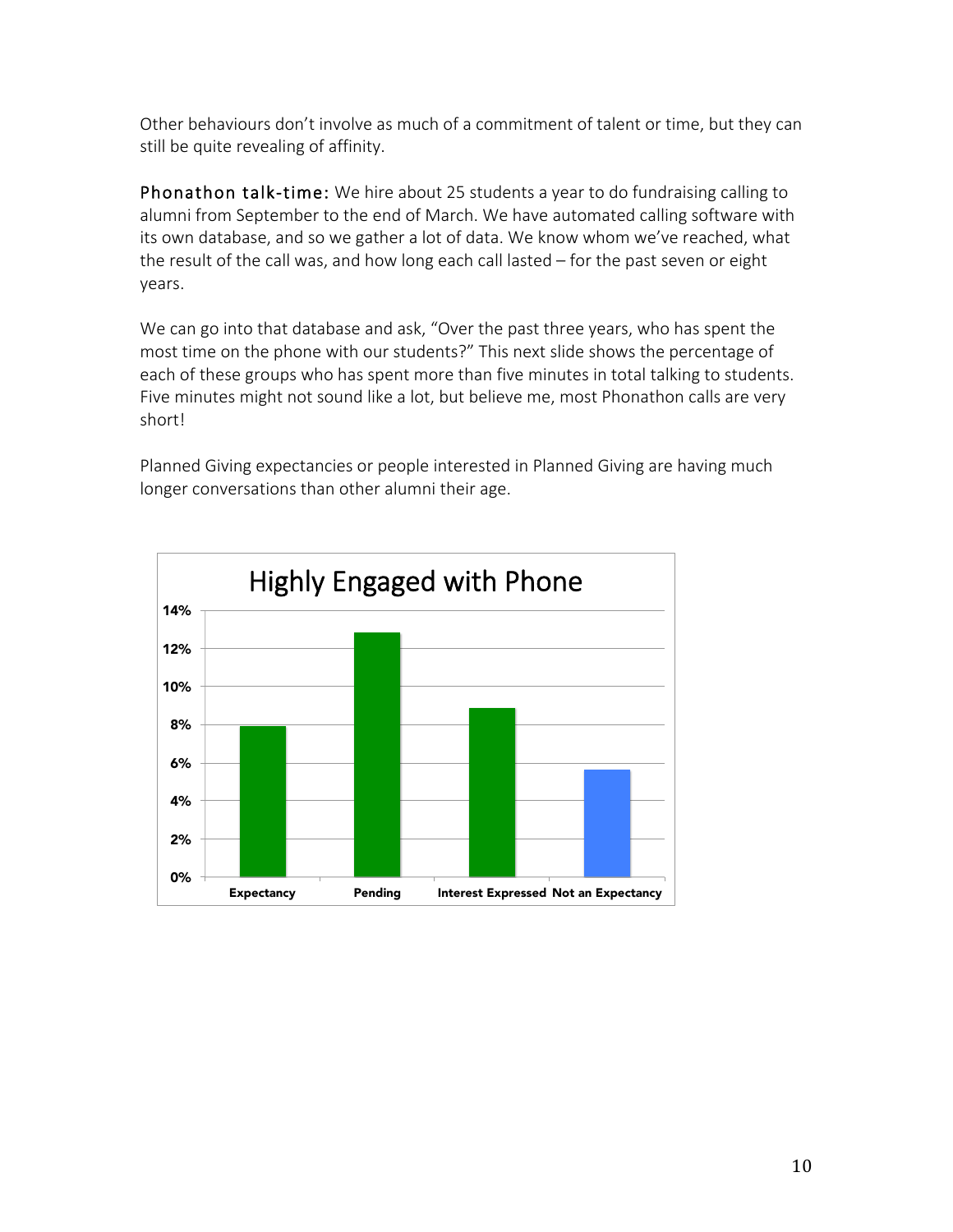Engagement with email: Alumni are also giving of their time when they do something as simple as opening an email.

We use a broadcast email platform that allows us to determine who is opening our alumni newsletters and clicking on links. The platform creates an "engagement score" that is constantly being updated as we continue to send out email. People in the Planned Giving pipeline interact with our messages much more than alumni who are not.



You might be able to think of other examples. Here's just one more.

Survey participation: It's not surprising that people who are engaged and involved are also far more likely that normal to tell us what they think when we ask them. I cannot stress this enough: When you conduct large surveys, do NOT make it anonymous! Knowing the identity of responders is very important.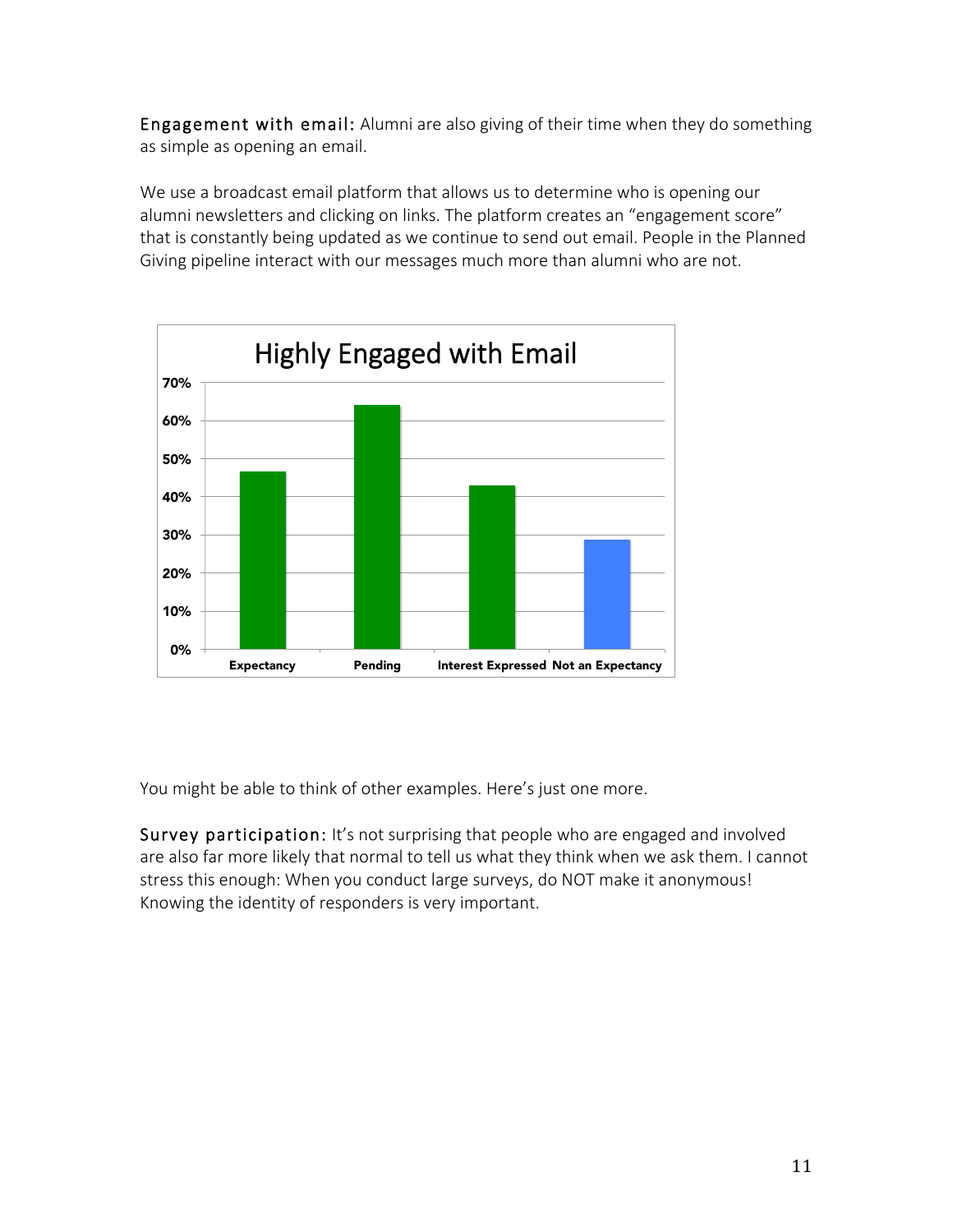

#### **Attributes**

As I said, you can't go wrong if you hunt for and capture any type of interaction. But that isn't all you'll find in your database. Depending on the nature of your organization, you might also have characteristics such as a home address, gender, marital status, and so on. These may not be as reliable or interesting as actual behaviours, but some data points are too valuable to ignore.

Student activities: Here's one I really like. This chart shows the percentage of each group who have at least one student activity on their record. They may have played varsity or club sports, been involved in student government, or were involved in a campus society. You might consider this a hybrid of "behaviour" and "attribute", since it indicates active involvement. But consider the fact that this involvement took place many decades ago, in some cases. This is just my interpretation, but to me it looks like Planned Giving donors are a certain type of person: Very active, very involved. University was about a lot more than going to class.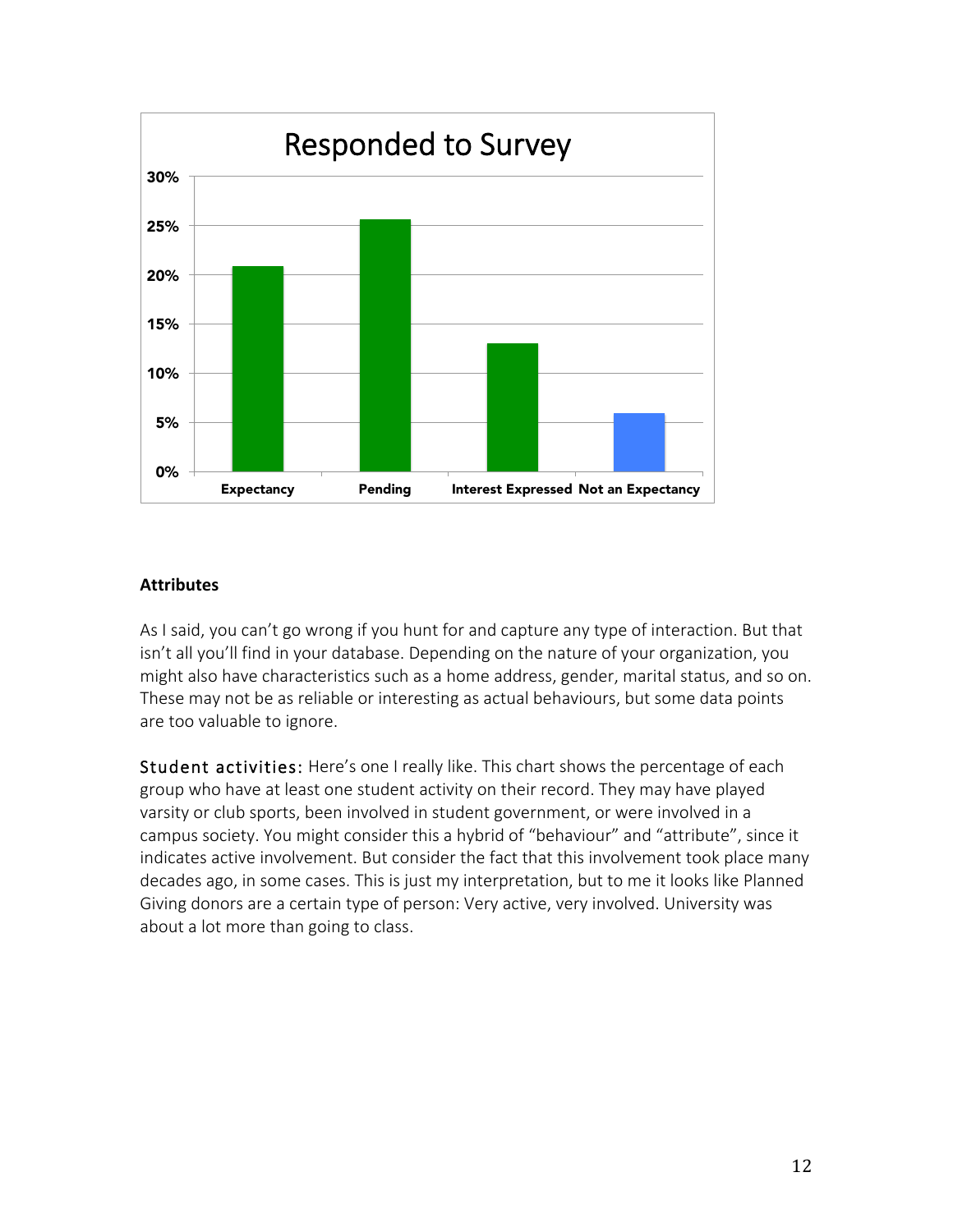

Number of home addresses: Planned Giving donors are about twice as likely as other alumni their age to have more than one residential address in the database.

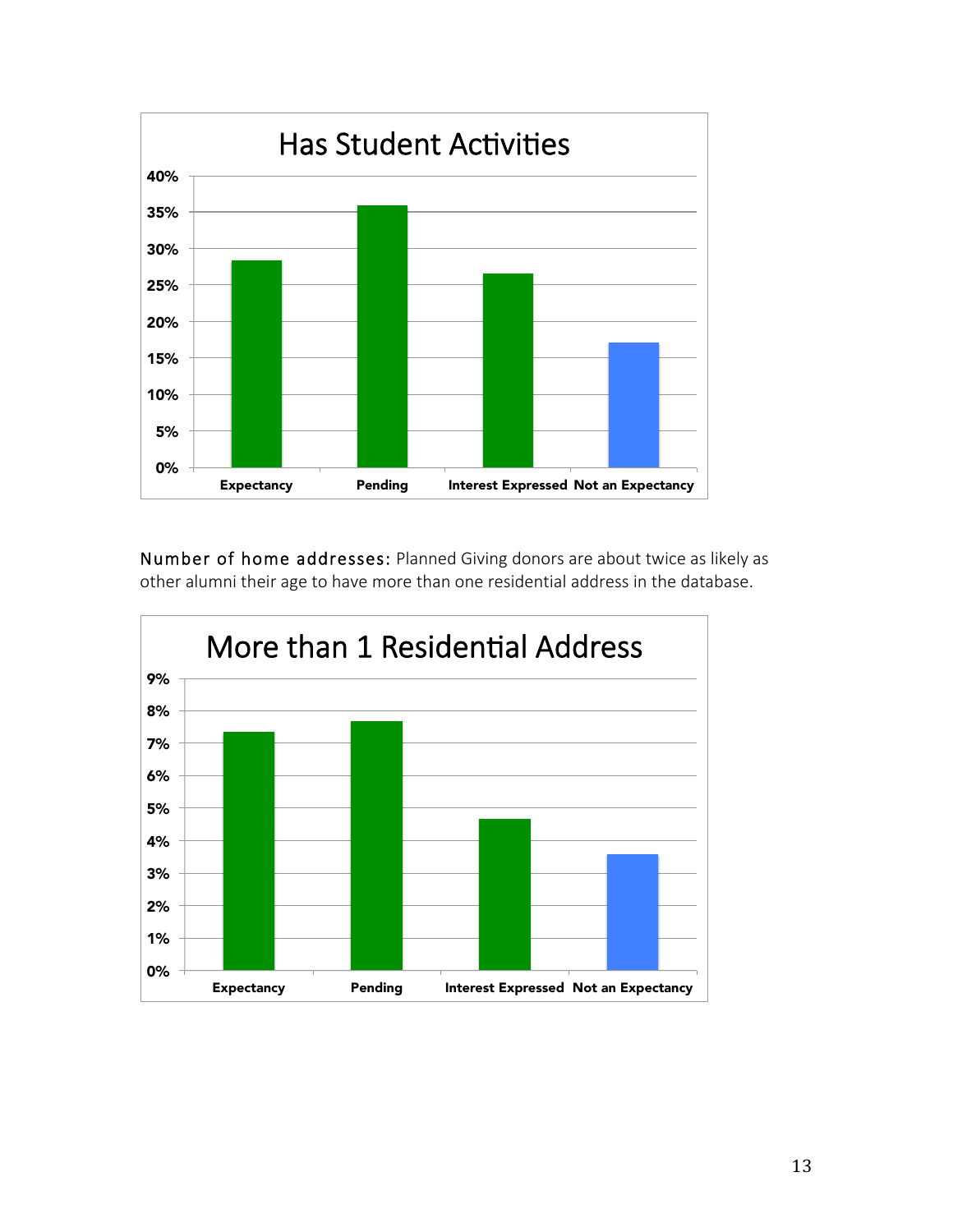I think you get the idea, so I will show you only one more and we will stop with all the charts. This one is a bit hard to explain, and it could even be wrong.

I have found, again and again, that alumni who have a single initial as their first name (as in, F. Scott Fitzgerald) are far more likely to make large gifts than other alumni. And it's also true that they are more likely to make bequests.



Here is one of the problems with looking at attributes as predictors. All we are doing is looking at correlations – or more correctly, associations – loose, non-causal relationships among various characteristics, some of them non-intuitive or, as in this case, seemingly nonsensical.

Does the initial as first name thing really mean anything, or is it just noise? We might surmise that this is a feature that is specific to older males. Yet, when I account for age and sex in a predictive model, having a single-initial first name is still predictive.

On one hand, data analysis ought to show us new patterns that we might struggle to explain. If everything were obvious, we wouldn't need data analysis. On the other hand, if an association seems nonsensical or runs counter to our knowledge and experience, we are right to be a bit skeptical. All I can say is that this strange predictor has remained quite sturdy over the years, even though I treat it with caution.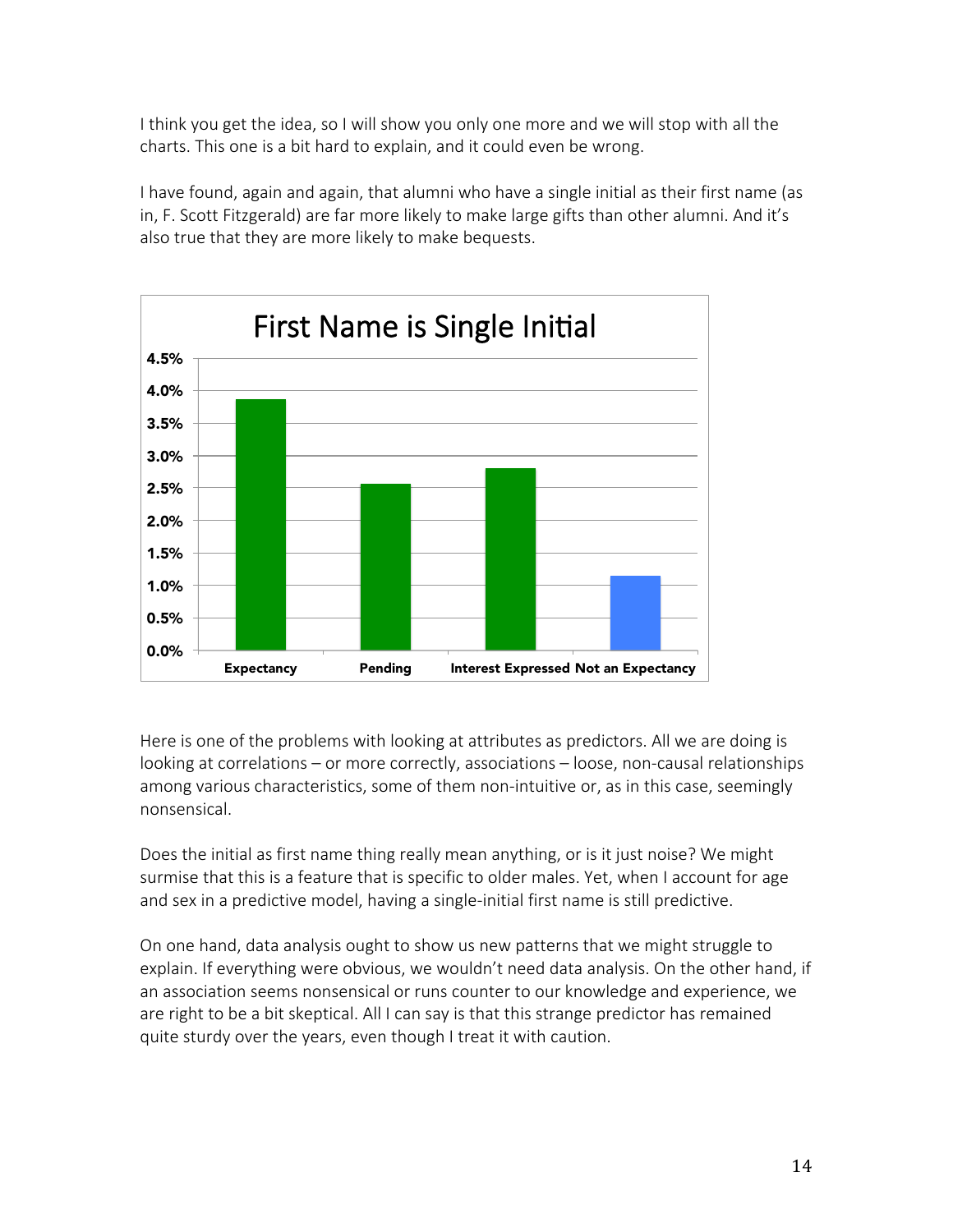#### **Other possible characteristics**

Here are a few other behaviours and attributes that you might wish to explore, with the help of your technical staff. These are ones I've tested successfully, or read about from other sources. A robust database may include hundreds of data points, however: Don't limit yourself, and keep testing. An orchestra or theatre organization, for example, will want to dig into ticketing and subscription data to look for patterns.

- Employment data: executive, educator, government and professional classifications of job titles
- Scholarship recipients
- Year of first gift
- Has made a memorial/tribute gift
- Has supported multiple faculties/schools
- Marital status
- Name prefix (Dr., Rev., etc.)
- Business phone present
- Number of children

#### **A simple score**

I've shown you some characteristics of Planned Giving donors that I have found in my own data. Let's say you have successfully come up with a few similar insights of your own. What should you do then?

In order to make this information actionable, you need to bring it all together. You need to sum it up – literally.

Devise a simple scoring system that gives one point for 'donor loyalty' (however you define that), and one point for each of the other predictors that strike you as particularly powerful. Each alumnus/na will get his or her own score.

In my case, I will assign one point each for:

- 1. Is a loyal donor (10 or more years with giving)
- 2. Has alumni activities
- 3. Has attended an event
- 4. High phone engagement (more than 5 min total since 2012)
- 5. High Email Engagement (engagement score of 4 or 5)
- 6. Responded to survey
- 7. Has student activities
- 8. Has multiple residential addresses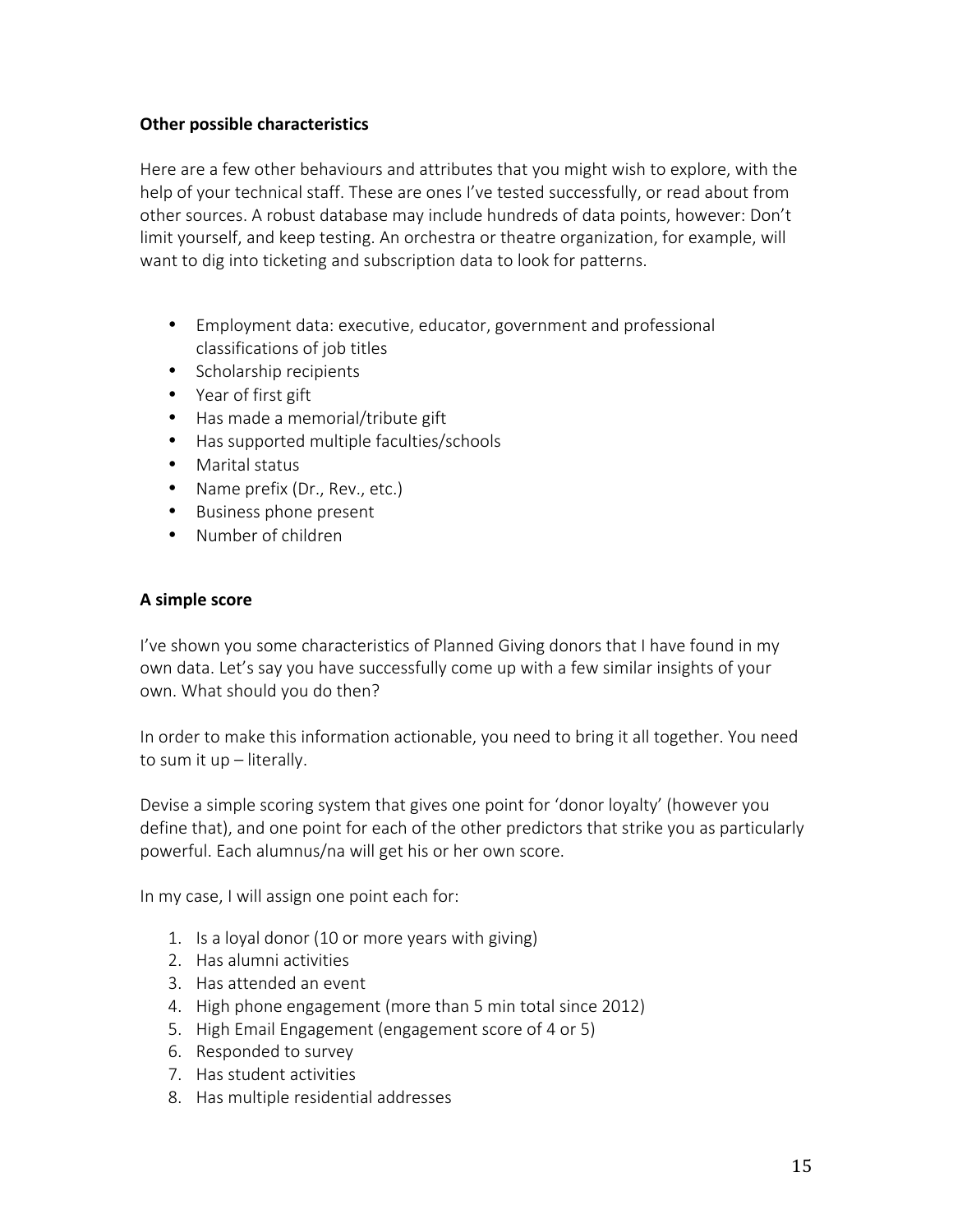In this scoring system, the highest possible score is 8. As it turns out, there is only one alum in my data who scores an 8. Here is a breakdown by score:

| Score          | <b>Alumni</b> |
|----------------|---------------|
| 8              | 1             |
| 7              | 7             |
| 6              | 52            |
| 5              | 193           |
| 4              | 747           |
| 3              | 1,739         |
| $\overline{2}$ | 3,355         |
| $\mathbf{1}$   | 5,433         |
| 0              | 6,228         |
|                | 17,755        |

Instead of an undifferentiated mass of 17,000 possible prospects, we now have some ability to carve out a much smaller group of people who might consider Planned Giving. Only 253 alumni donors over the age of 50 have a score of 5 or higher. Once we eliminate people who are already in the pipeline, have declined in the past, or fail to be qualified for whatever reason, we will be well on our way to solving the challenge I posed at the outset: Identifying a group of just 100 people to contact for a personal visit.

| ID     | <b>Planned Giving status</b> | <b>Simple Score</b> |
|--------|------------------------------|---------------------|
| 49964  | Expectancy                   | 8                   |
| 284674 | Not an Expectancy            | 7                   |
| 282254 | Not an Expectancy            | 7                   |
| 275895 | Expectancy                   | 7                   |
| 279113 | Not an Expectancy            | 7                   |
| 148669 | Interest Expressed           | 7                   |
| 284982 | Expectancy                   | 7                   |
| 272766 | Not an Expectancy            | 7                   |
| 280061 | Not an Expectancy            | 6                   |
| 285469 | Not an Expectancy            | 6                   |
| 281233 | Not an Expectancy            | 6                   |
| 25784  | Not an Expectancy            | 6                   |
| 36350  | Not an Expectancy            | 6                   |
| 286117 | Pending                      | 6                   |
| 38799  | Not an Expectancy            | 6                   |
| 83674  | Not an Expectancy            | 6                   |
| 4682   | Not an Expectancy            | 6                   |
| 282360 | Not an Expectancy            | 6                   |
| 283931 | Expectancy                   | 6                   |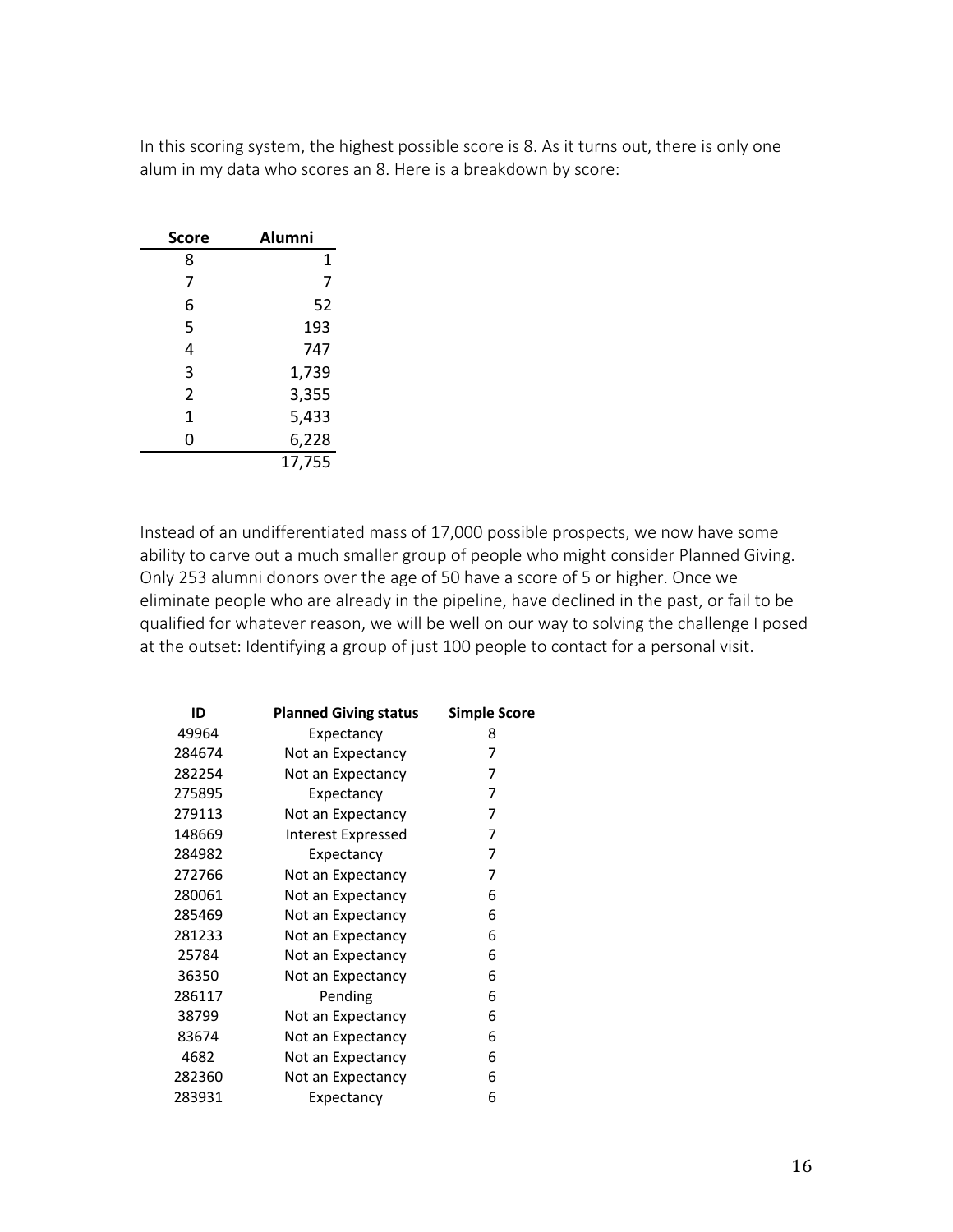If I were planning to arrange for some personal visits, I would start at the top of this list, and work my way down. (Notice that four people with a score of 7 are not currently in the pipeline.) Not everyone will be a suitable candidate, but I would be confident that the next gift is going to come from someone near the top of this list.

Bringing individual predictors together into a single score is a form of predictive modeling. You can get a lot more sophisticated; I use regression analysis to create my scores. But this simple method is quite powerful all on its own. In fact, for predicting something as elusive as Planned Giving potential, simpler is usually better.

## **The right time**

Now you have some idea of WHO in your database might be open to accepting a call or visit from you. What about WHEN? The ones who look like good candidates might be ready to be approached anytime. But is there an optimal time to reach out? And if there is, can we know when that time is just by looking at our data?

I think the answer is "maybe" and "sometimes."

In Major Gift prospecting, researchers are always looking for events that trigger a feeling of wealth in a prospect – the sale of a business, for example. In Planned Giving, the moment of opportunity is when a will is being written or amended.

When are people thinking about estate planning? As I said earlier, I'm told that it occurs around major life events.

Life events that may trigger estate planning activity Source: Hull & Hull LLP

- marriage
- birth or adoption of child
- birth of grandchild
- separation/divorce
- relocation to another province/country
- death of spouse
- purchase or sale of business
- any major change in financial situation

Your ability to determine whether someone has just experienced one of these life changes depends on the nature of your constituency, the type and frequency of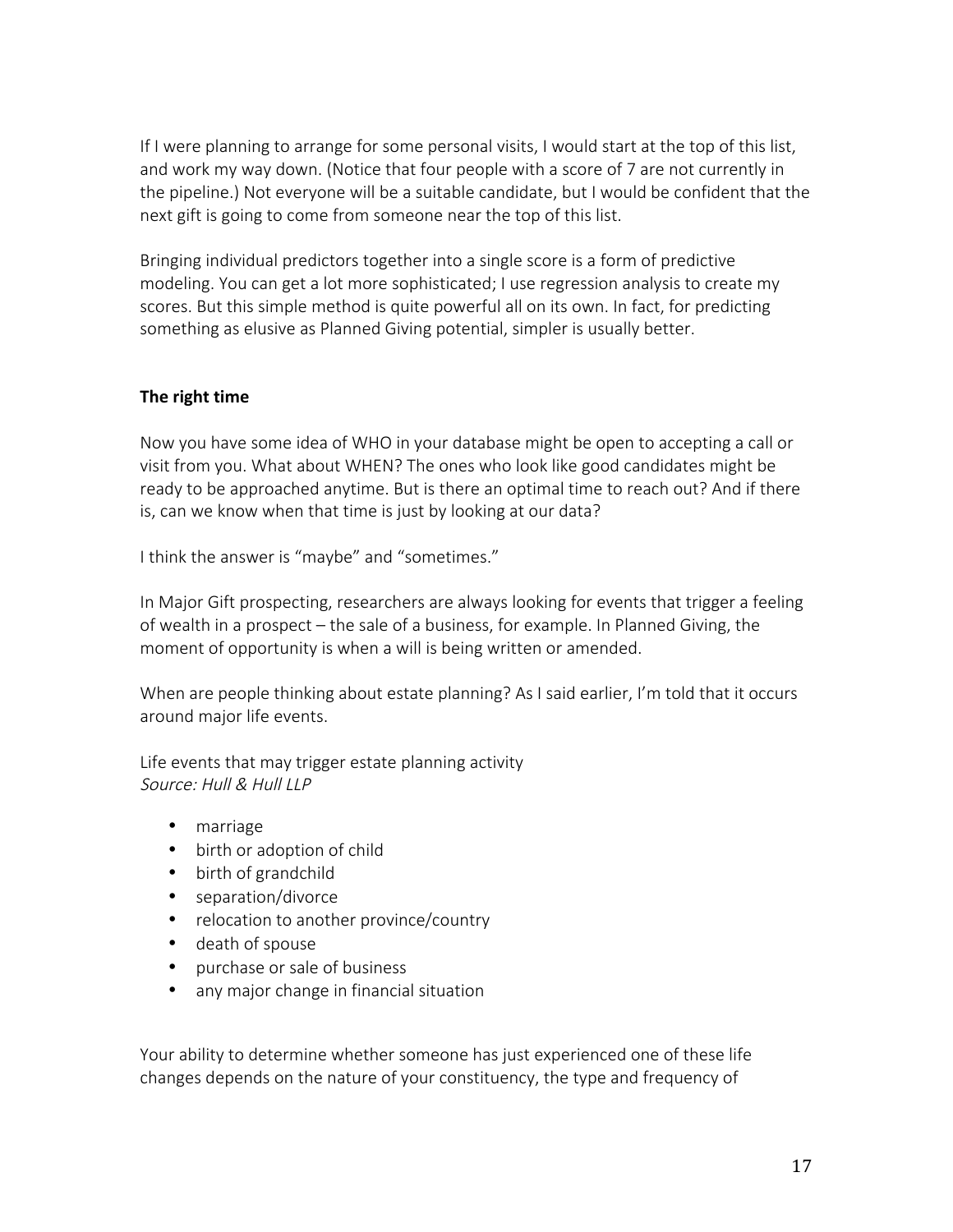interactions that people have with your organization, and the extent to which your organization is capturing key information in the database.

My advice would be to take this list, or a list of your own, to your data partner and asking the question: How much of this can we know?

I can only speak for my university. Some elements in the list are readily obtainable, at least for those alumni who have some level of engagement with us. Changes in marital status or moving to another province or state are probably the easiest. Engaged alumni will inform us during the process of responding to event invitations or by providing a forwarding address. Career moves or retirement are often things we learn about through our annual Phonathon – every conversation begins with confirming contact information and asking about what our alumni are doing with their degrees.

For these factors, you might consider a reporting solution, so that at regular intervals you are able to access lists of donors of a certain age who have experienced some of these changes in their lives.

Other changes are less likely to be captured in the database, but might be hinted at by external demographic data that you might purchase or license. For example, if a person moves from one postal code (ZIP code) to another code that has a much higher median household income, this could signal a meaningful change in career and financial situation. Data is available that will indicate the composition of housing in that postal code, so you could even determine when someone is leaving a rental and buying a house.

Mentioning demographic data brings to mind another point: What about *capacity*? Obviously capacity is very important in identifying prospects for major giving. In my experience, there is less emphasis on capacity in connection with Planned Giving. Often it is said that even people of modest means are able to make a significant gift in the form of a bequest. That is true, and it also sounds attractively egalitarian. But I don't think we should ignore wealth.

Is it possible that an obsession with chasing loyal donors has caused some Planned Giving programs to see the world exclusively through the lens of Annual Fund? And if so, are we failing to connect with donors who can make transformative gifts?

## **Back at the office**

I'll close with a summary of a few of the key questions you might want to take back with you.

- 1. What person in my organization can be my "data partner"?
- 2. Is our constituency of prospects and donors managed in the database?